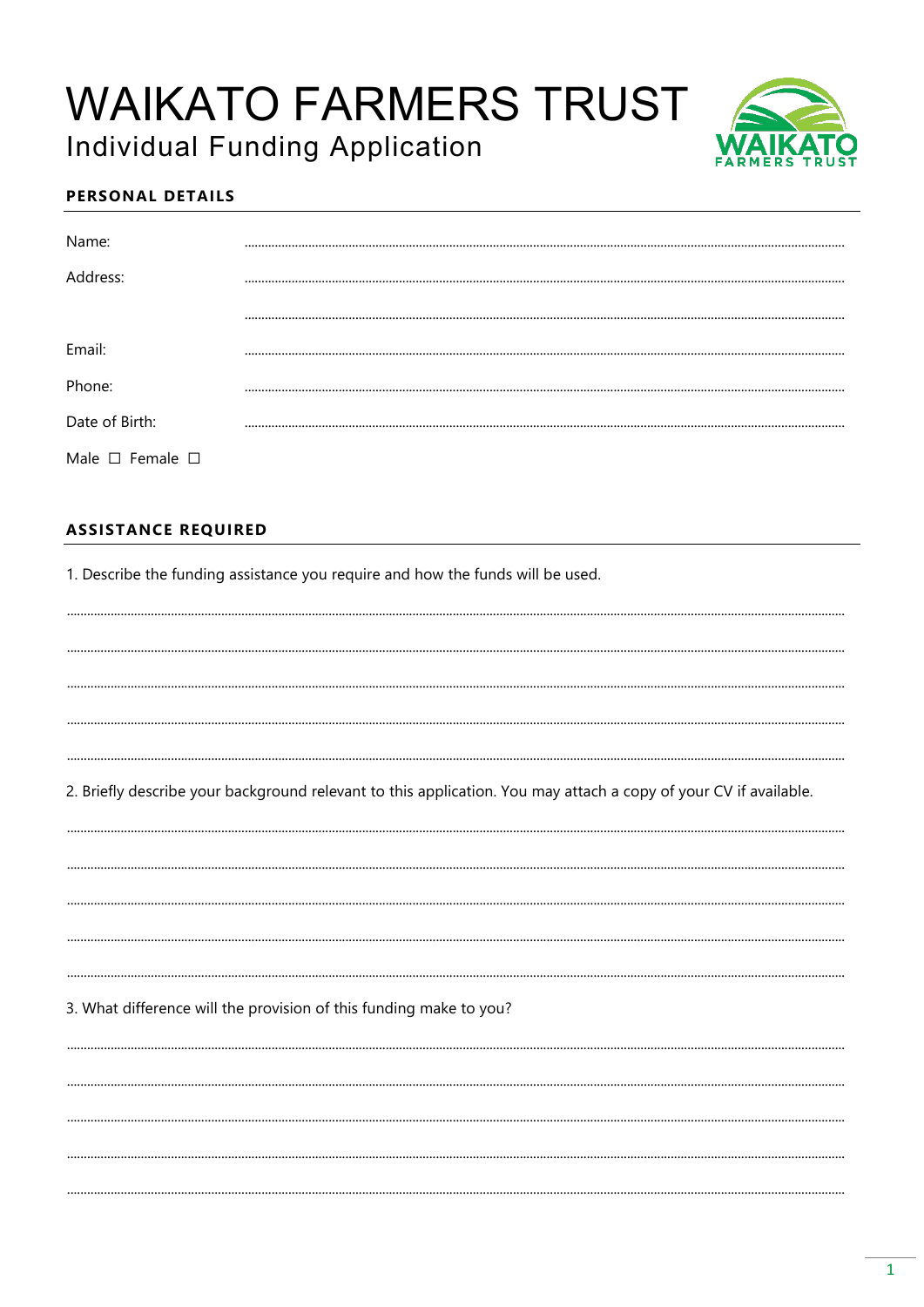4. Please provide details of any other grants or scholarships applied for and the outcome of these applications.

| Date | Details of Funding Application | Amount | Outcome |
|------|--------------------------------|--------|---------|
|      |                                |        |         |
|      |                                |        |         |
|      |                                |        |         |

#### **FINANCIAL DETAILS**

| Entire amount of funding required (for project/course etc) |  |
|------------------------------------------------------------|--|
| Less any amount you will contribute                        |  |
| <b>Total funds applied for from WFT</b>                    |  |
| Date funding is required                                   |  |

5. Please provide details of any other financial information which may be useful in considering your application.

6. Have you previously applied to Waikato Farmers Trust for funding? If yes, please give dates and details.

7. If your application is successful any funding payment will be made by way of direct credit to your nominated bank account. Please provide your bank details below and include a document verifying these details:

| Name of Account: |  |
|------------------|--|
| Account Number:  |  |

#### **REFEREES**

8. Please provide names and contact numbers of two Referees:

| Name:  |  |
|--------|--|
| Email: |  |
| Phone: |  |